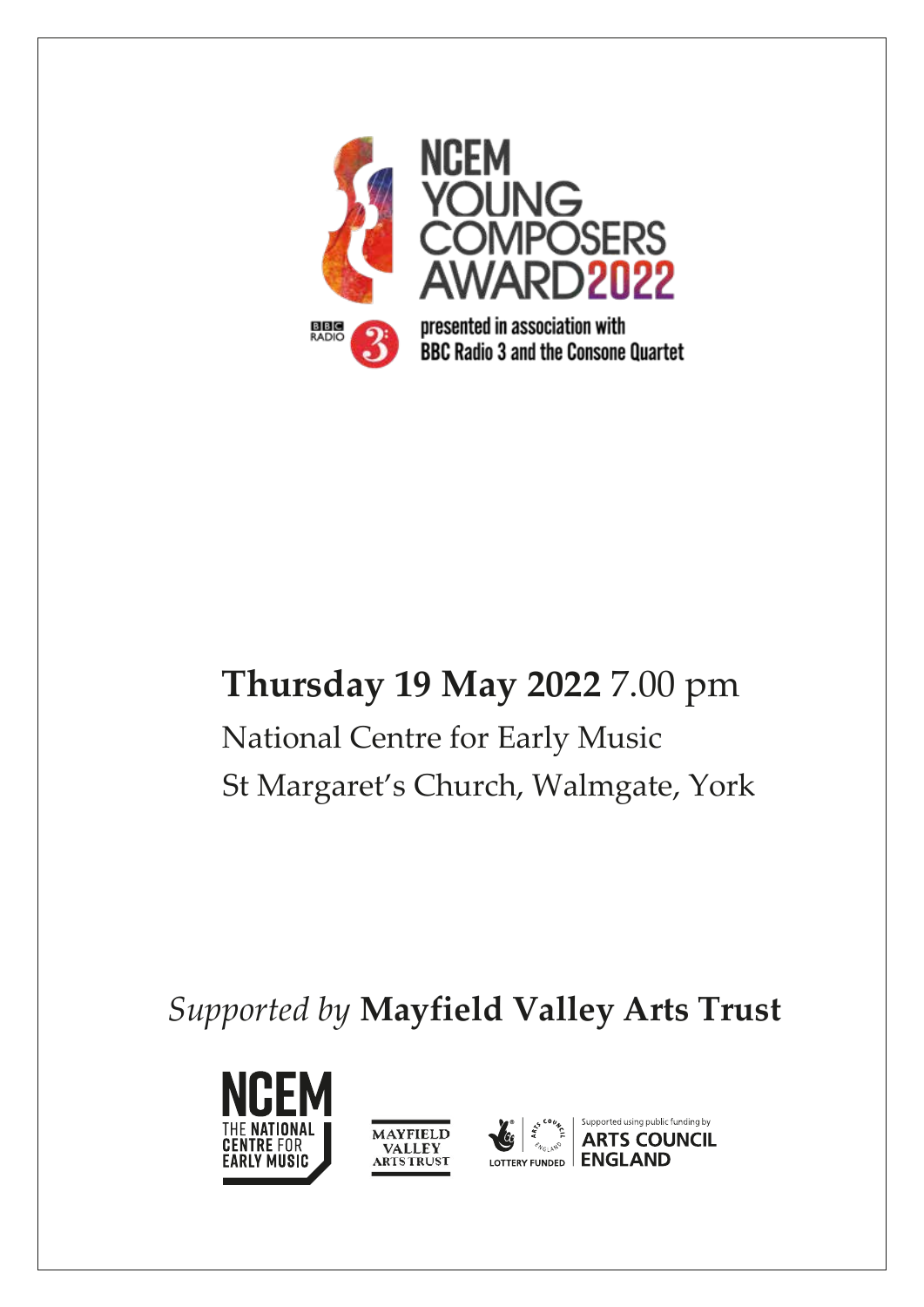# **NCEM YOUNG COMPOSERS AWARD**

The annual NCEM Young Composers Award was launched in 2008 and is the only such scheme in the UK. It offers a unique opportunity for young composers to engage with the instruments and performance styles of early music, and to work with leading professional early musicians. In bridging the worlds of 'early' and 'new' music, the Award complements the NCEM's education policy, to support and nurture young composers and demonstrate to all participants that the music of previous centuries is relevant to today's creative endeavours.

This major national annual award is open to young composers resident in the UK, up to the age of 25 at the time that entry closed (this year, 18 March 2022). There are two age categories: 18 years and under; 19–25 years.

This year the NCEM and BBC Radio 3 are delighted to welcome as partners BBC New Generation Artists, **Consone Quartet**. The Consone Quartet plays 'period instruments' using gut strings and young composers were invited to enter into the musical sound world of one of their favourite composers, Fanny Mendelssohn.

Earlier today the shortlisted entries were presented by the Consone Quartet in a workshop with the young composers led by composer **Christopher Fox** (Professor of Music, Brunel University).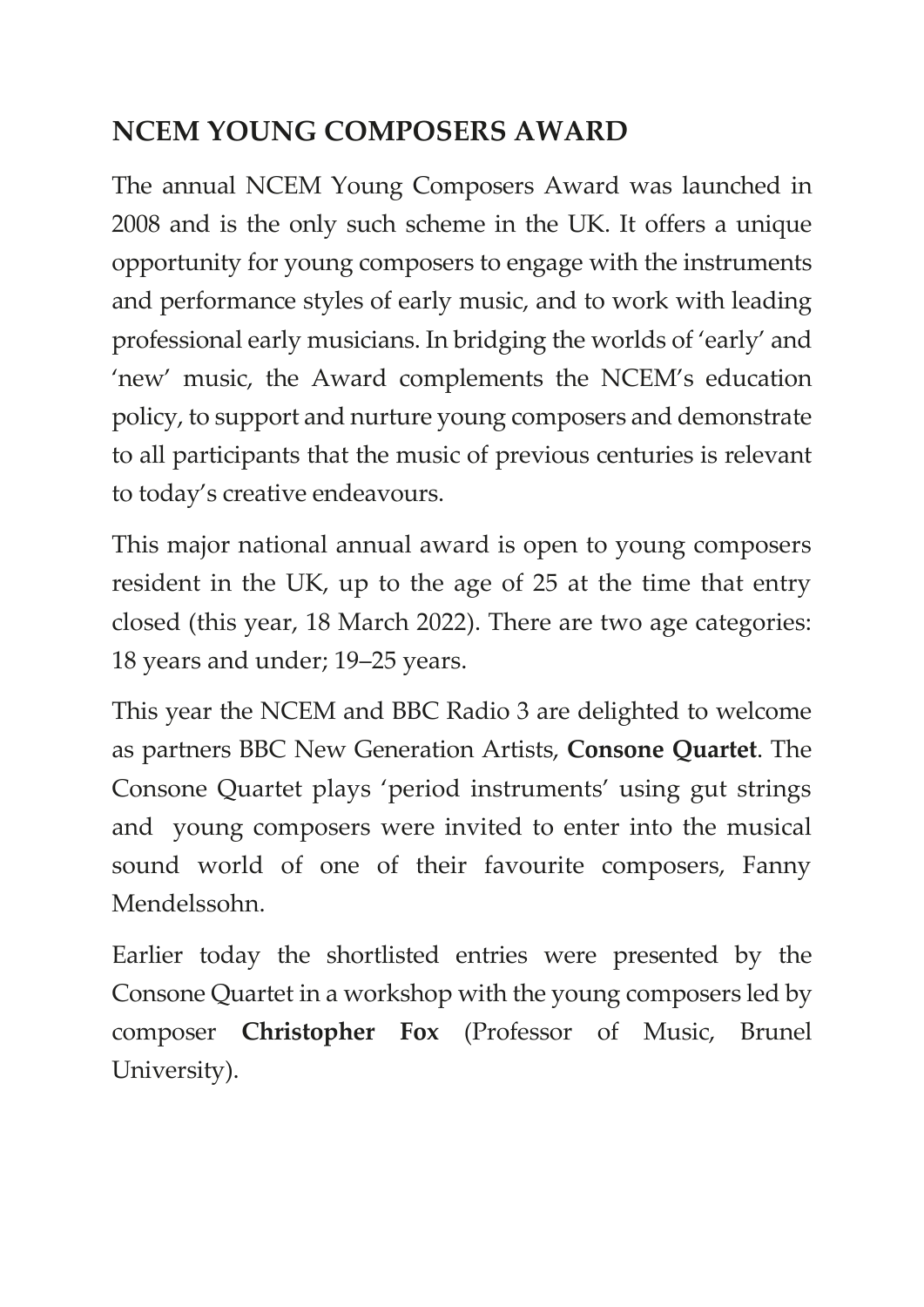Tonight, the pieces will be performed in front of a panel of judges:

**Consone Quartet Les Pratt** *Producer, BBC Radio 3* **Delma Tomlin** *Director, NCEM*

At the end of the evening the two winners will be announced, one for each of the two age groups. Composers will be judged on their:

- skill of compositional techniques, including writing for string quartet;
- innovation of composition, fused with an awareness of the Consone Quartet's style.

The performances will be streamed live and will be available to view again at **http://www.youngcomposersaward.co.uk/**

The winning works will be premiered by the Consone Quartet in a public concert at the Stour Music Festival on Friday 24 June 2022. The concert will be recorded for broadcast on BBC Radio 3's **Early Music Show** on Sunday 20 November 2022.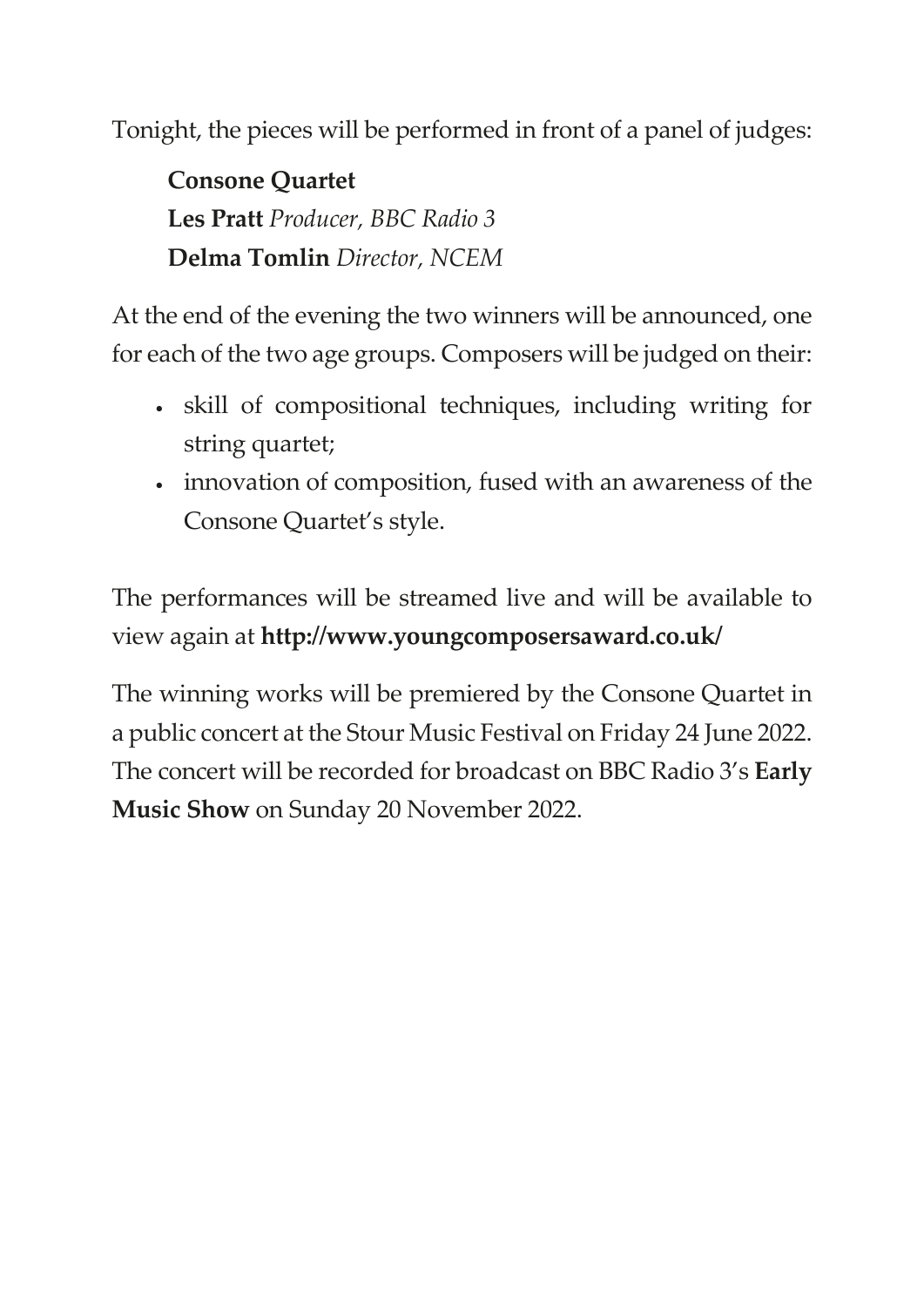# **CONSONE QUARTET**

Agata Daraškaite *violin* Magdalena Loth-Hill *violin* Elitsa Bogdanova *viola* George Ross *cello*

The first period instrument quartet to be selected as BBC New Generation Artists, the Consone Quartet is fast making a name for its honest and expressive interpretations of classical and early romantic repertoire. The quartet's debut CD, released in 2018 on the French Ambronay Label, explores music by Haydn and Mendelssohn. It was met with great critical acclaim as a recording 'that instantly leaps out of the stereo at you as something special' (*The Strad*, 2019).

Formed at the Royal College of Music in London, the Consone Quartet launched its professional career in 2015, shortly after which it was awarded two prizes at the 2015 York International Young Artists Competition, including the EUBO Development Trust Prize and a place on the EEEmerging Scheme in France. The quartet went on to win the 2016 Royal Over-Seas League Ensemble Prize, and in 2022 was awarded a prestigious Borletti-Buitoni Trust (BBT) fellowship.

The quartet has been enthusiastically received at London's Wigmore Hall, King's Place, St Martin-in-the-Fields and at the Edinburgh, Cheltenham, and Buxton festivals amongst others. The English Haydn, Brighton and York Early Music Festivals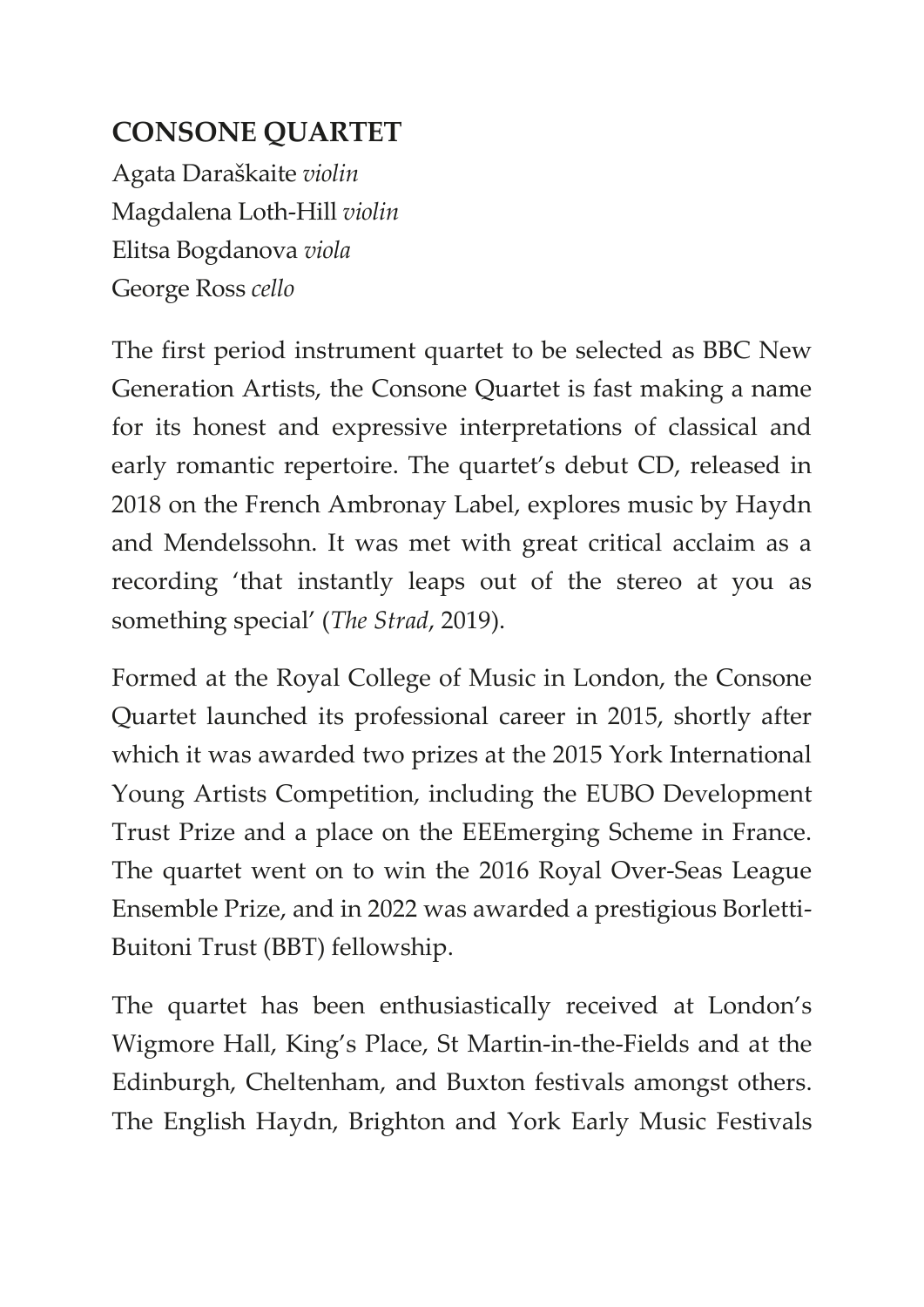have been loyal supporters over the past few years and regularly host the group.

Further afield, the quartet has performed at the Paris Philharmonie String Quartet Biennial and the Lyon Auditorium in France; at the Concertgebouw Brugge and AMUZ in Belgium; the REMA Showcase; the Concerts d'été à St Germain in Switzerland and on tour in Bolivia and Peru. The group was selected for the Festival d'Aix-en-Provence Académie in June 2020.

The quartet has worked with students at the Royal College of Music and the Royal Welsh College of Music and Drama, and are currently Hans Keller Chamber Fellows at the Guildhall School of Music and Drama for 2020-2022.

During the pandemic, the quartet created its own online series – 'Barnstorming!' – performing chamber music in different barns around the UK. The project was kindly supported by the Continuo Foundation. The Foundation also selected the quartet as one of their Round 3 grant recipients and will be supporting it in a series of live performances of a new string sextet commission by composer Gavin Bryars this summer.

More highlights of the 2022–23 season include Queen's Hall, Edinburgh; Wigmore Hall, London; Stoller Hall, Manchester; De Bijloke, Belgium; Heidelberg Festival, Germany and a tour of North America. The quartet recently signed with the Scottish Label, Linn Records and will be releasing an album of music by Felix Mendelssohn in spring 2023.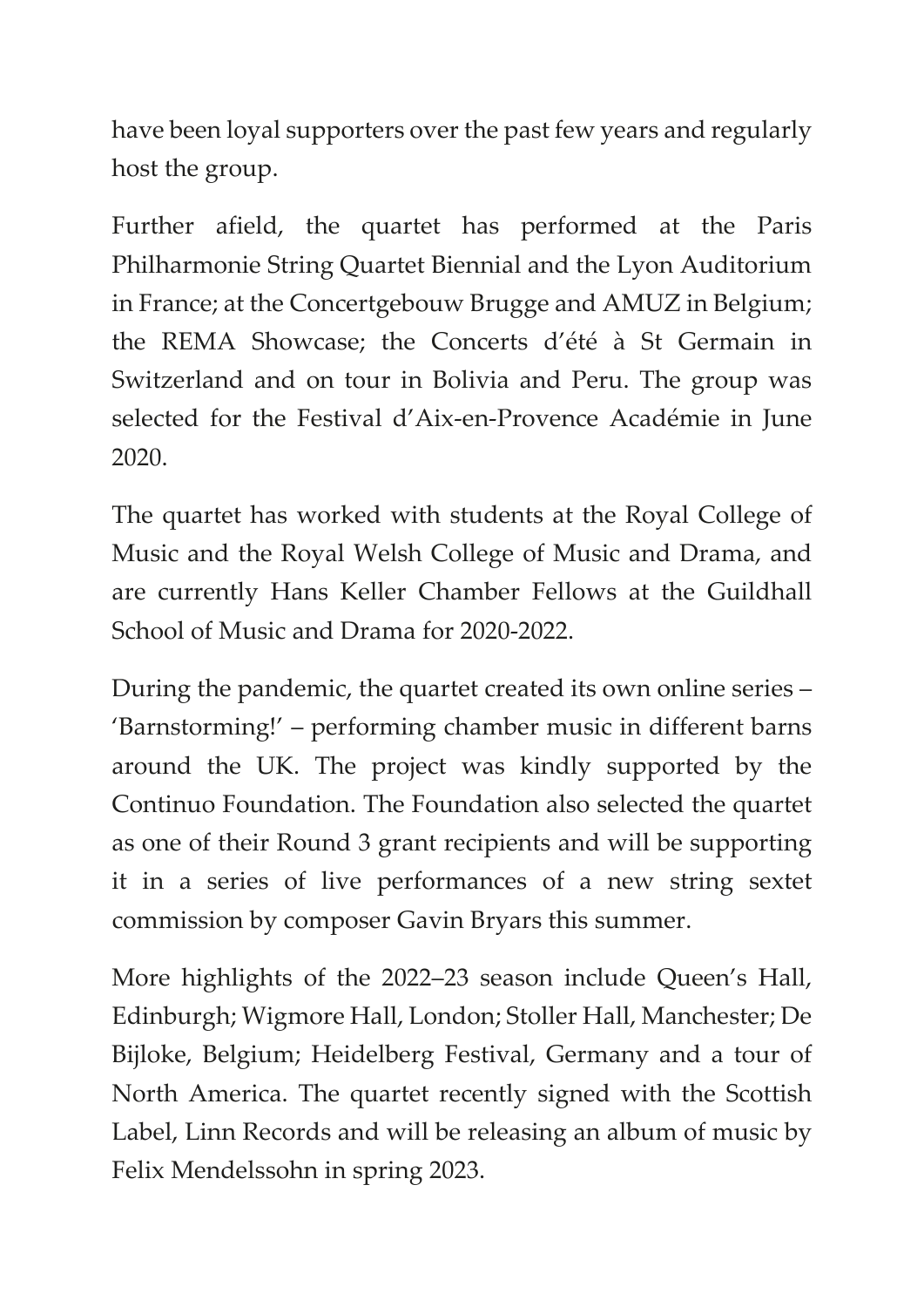# **YOUNG COMPOSERS: 2022 SHORTLIST**

#### **18 years and under**

| Phoebe Apfel         | Melancholie          |
|----------------------|----------------------|
| Christopher Churcher | Arborescent          |
| Jonathan Love        | Seascape             |
| Scott Manson         | Theme and Variations |

#### **19 to 25 years**

| Anna Disley-Simpson | Anfang                                   |
|---------------------|------------------------------------------|
| Thomas Kettle       | Beacon: Hallucination for String Quartet |
| Adam Possener       | $52^{\circ}N$ 20.5 $^{\circ}E$           |
| Dominic Wills       | Fantasia                                 |

In addition to performing these new pieces (in the order decided after the daytime workshops) the Consone Quartet will play:

String Quartet in D, op. 71 no. 2 **Franz Josef Haydn**  *Adagio – Allegro* 1732–1809 *Adagio Menuetto: Allegro Allegretto – Allegro*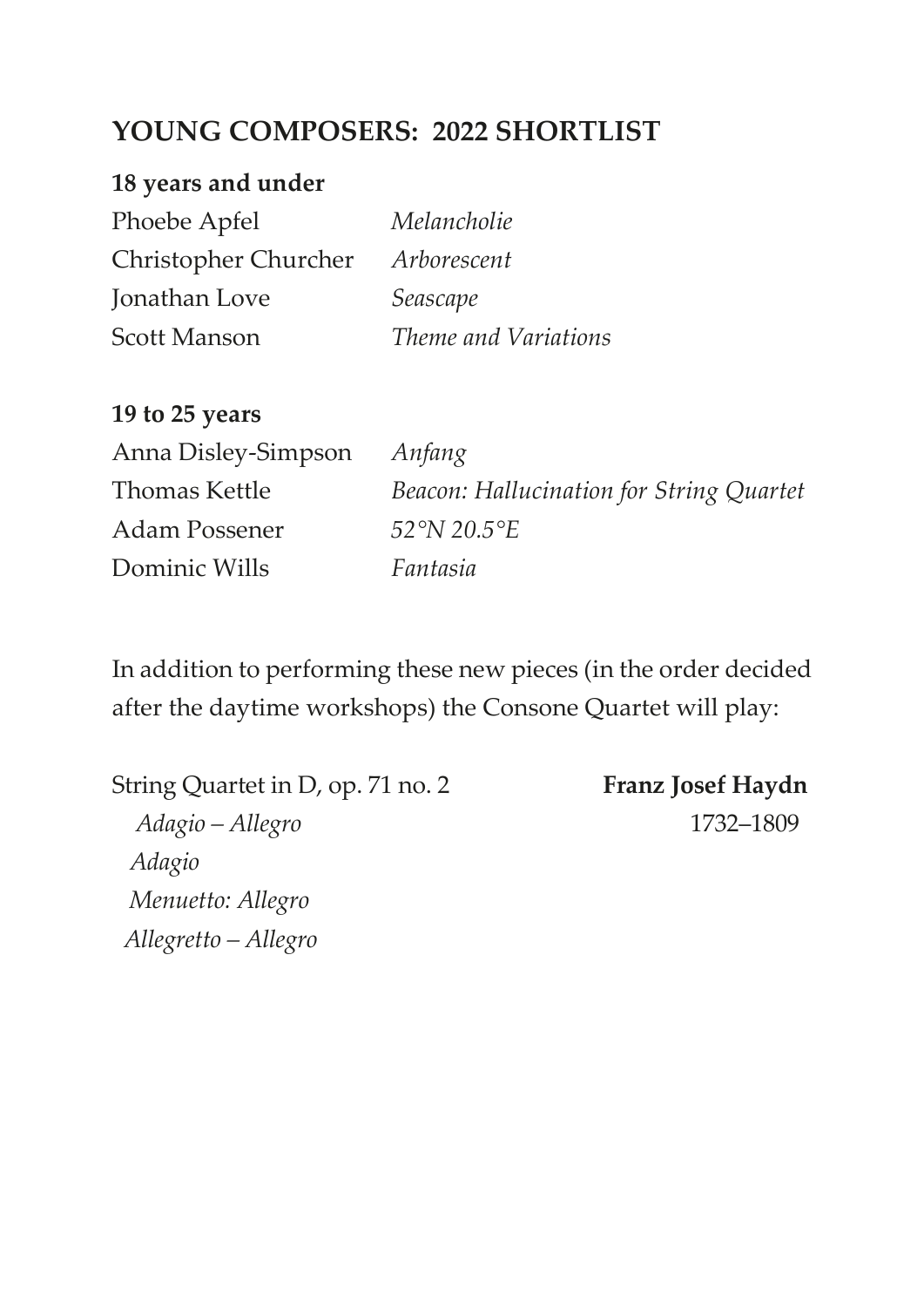### **Phoebe Apfel** *Melancholie*

18 and under (b. 2003)

Phoebe Apfel is currently studying composition at the Junior Guildhall School of Music and Drama; next year she enters the BMus course in composition at the Guildhall. She has been composing for a number of years and is interested in many different genres of music, whether classical, jazz, rock or beyond, which is reflected in her writing. Phoebe enjoys having the versatility to be able to study and write in several styles rather than limiting herself to any one area of music. She has played the cello for 12 years, which greatly influences her composition as she is able to use her experience of playing solo and with others to inform her writing.

*Melancholie* is a piece written with the aim of highlighting the gorgeous timbres of the period instruments the Consone Quartet uses. The sound is unique and has a rich, soulful quality to it, and I wanted to bring this out in the music I wrote. I felt that the best way to do that would be to write a slow emotional movement where the musicians can savour the harmonies they are playing and carefully interact with each other. I was directly inspired by Fanny Mendelsson's quartet, especially its first movement, in regards to the way she introduces and develops a musical theme, so I tried to reflect this in my response to her work.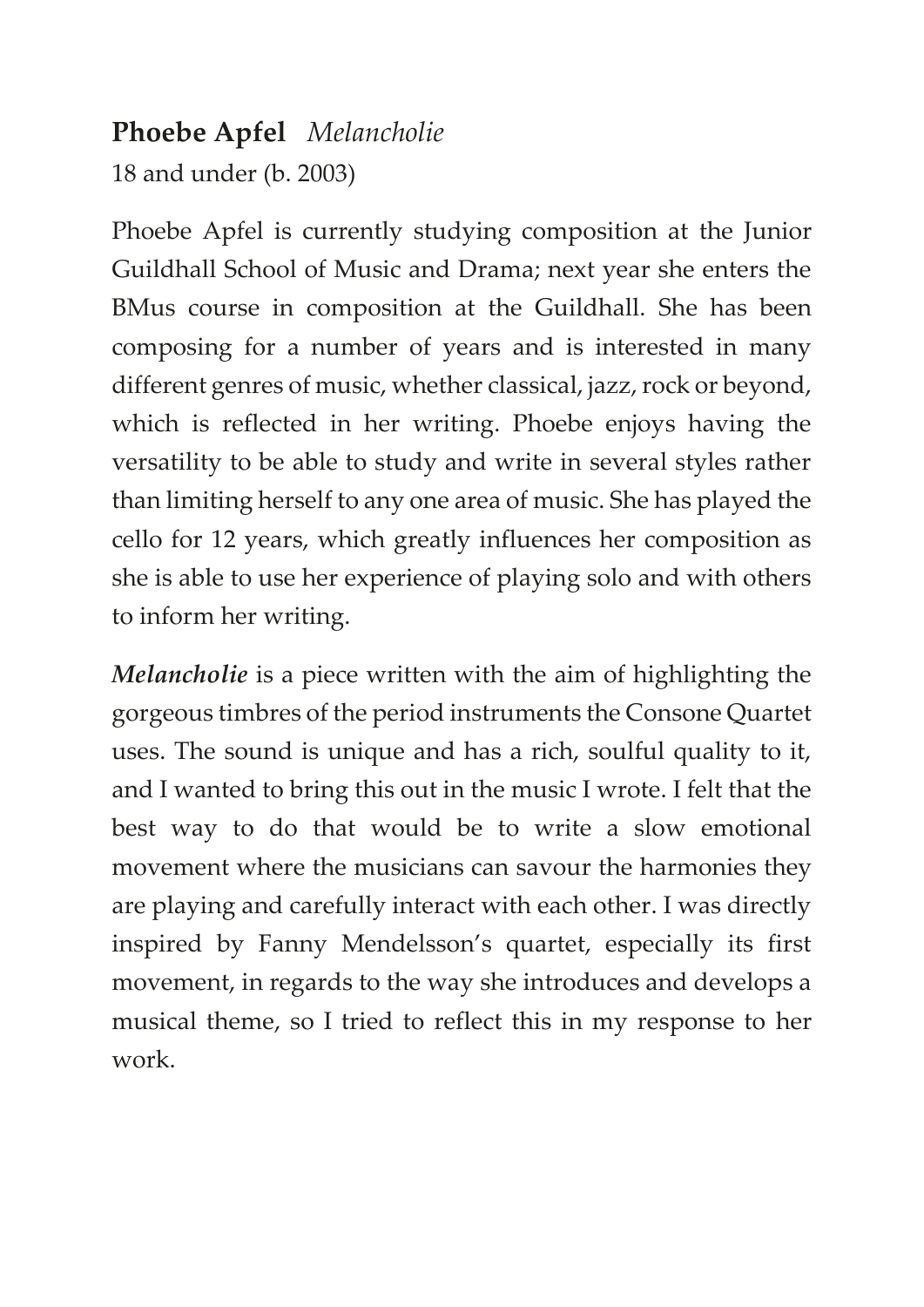## **Christopher Churcher** *Arborescent*

18 and under (b. 2004)

Christopher Churcher is an aspiring composer of classical music based in Birmingham. Having written his first compositions aged thirteen, he has won the Bach Choir's Sir David Willcocks Carol Competition and the Benslow Young Composers Competition in 2021. In 2022, Christopher was selected as one of the young composers for the Ludlow English Song Weekend's Young Composers Platform, for which he wrote a short song cycle – 'Three Songs from Mytilene' – setting translations of Sappho fragments for soprano and piano. Christopher plays the piano and bassoon, and hopes to beginning studying Music at the University of Oxford later this year.

*Arborescent*: In January 2022, as I read Amanda Gorman's new poetry collection, *Call Us What We Carry*, I was struck by a triptych of poems entitled *Arborescent I, II & III*. In these poems she uses the image of a sprouting tree as a metaphor for humanity, with our inherent desire to 'twist forward all that shoots us through with sun' towards light and hope. I thought that this idea of something being 'arborescent' (tree-like) would be an interesting stimulus for a piece of music; starting from a place of unity, and slowly sprouting branches and gaining momentum – its gestures become more variegated and knotted – until reaching the sky above. This is the concept behind my piece, *Arborescent*. I invite the listener to imagine exploring a tree; your line of sight moving from the base, to the vibrancy of a mushrooming canopy through vertical ascent.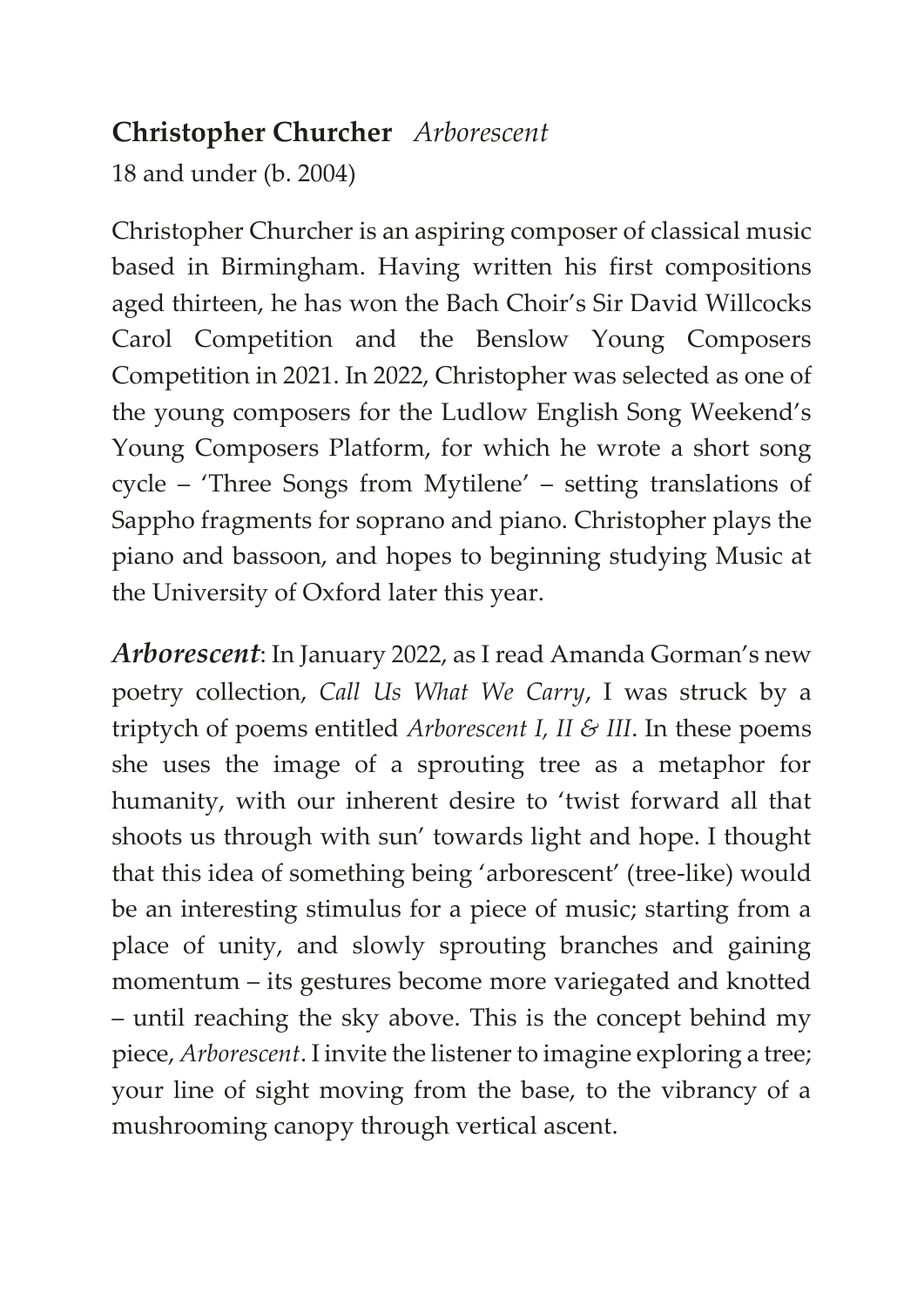## **Anna Disley-Simpson** *Anfang*

19 to 25 years (b. 1996)

Anna Disley-Simpson studied composition at the Royal Northern College of Music, and spent two years as the Graduate Musician-in-Residence at Radley. She is now based in London.

Anna's work ranges from uplifting vocal works and catchy pop songs to fragile electronic soundscapes and experimental multimedia installation pieces. Her work has been performed by ensembles such as the European Union Chamber Orchestra, No Dice Collective, Kantos Chamber Choir, Juice Vocal Ensemble, the ORA Singers, Hermes Experiment, Gesualdo Six, the BBC Singers and members of the BBC Symphony Orchestra. She has been working closely with the National Youth Choirs of Great Britain over this past year. Anna also recently completed her tenure as Composer-in-Residence for the London Oriana Choir after winning their five15 Young Composers Competition in 2019. Anna was composer with the National Youth Orchestra of Great Britain in 2015, after having won the BBC Inspire Young Composers Competition 2014 with her piece 'Underneath' for voices and beat boxer.

*Anfang*, the German word for beginning, is a short piece intending to capture the feeling of the start of something; of newness. A melody, at first fragmented, goes on to reveal itself as the piece develops, interspersing itself with ticking staccato gestures and rising pairs of chords.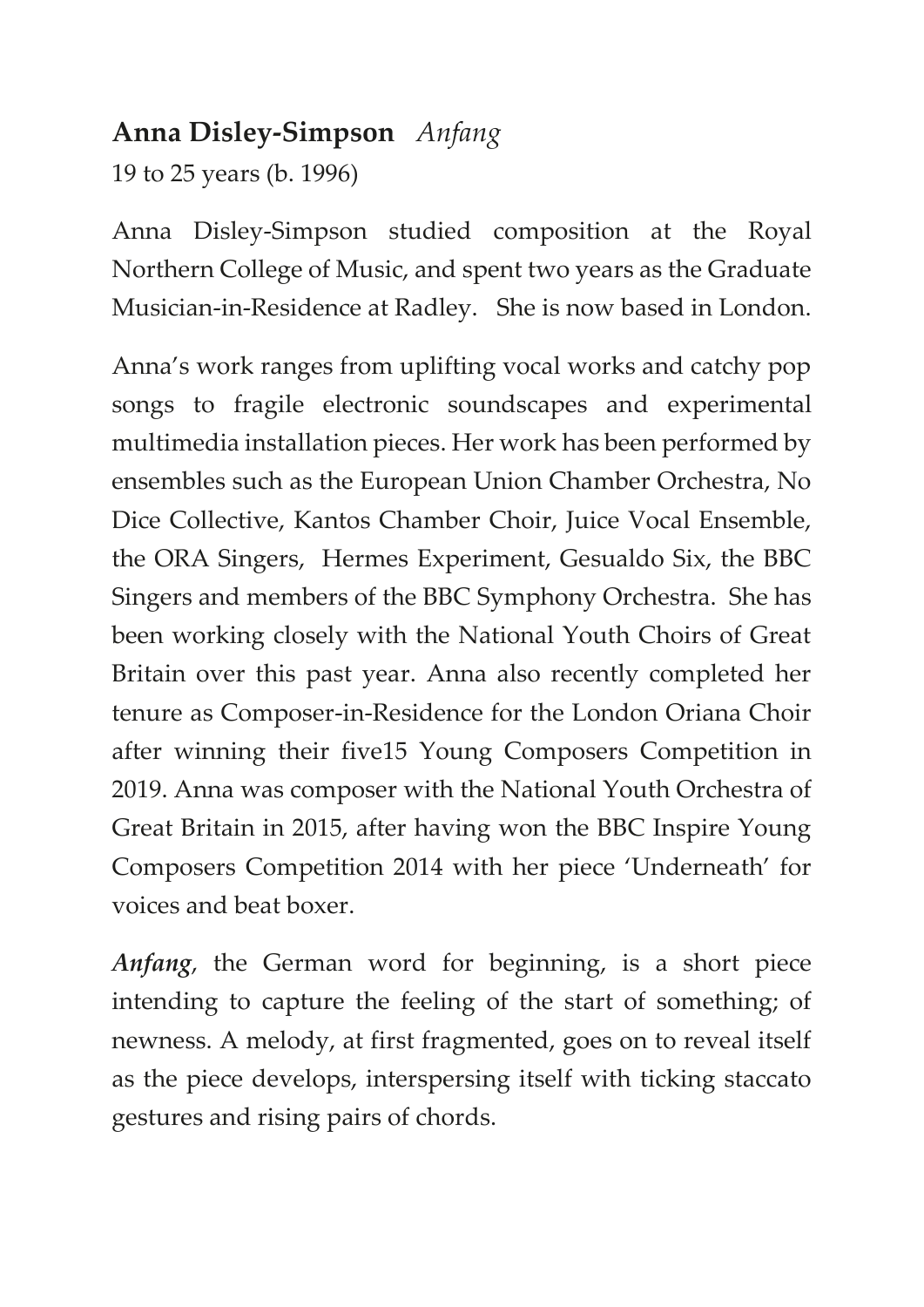**Thomas Kettle** *Beacon: Hallucination for String Quartet* 19 to 25 years (b. 1998)

Thomas Kettle is a Scottish violist and composer. As a violist, he studied at the Royal Conservatoire of Scotland before pursuing further study at the Royal Academy of Music. During this time, he developed an interest in historical performance and is now continuing studies in the Historical Performance department at the RAM. His teachers have included Jane Rogers, Rachel Podger and Paul Silverthorne. He was the recipient of several awards and prizes including the Hans Keller Scholarship, Max Gilbert Prize and Nancy Nuttall Prize.

Thomas also enjoys a freelance career as a violist. In 2019 he was selected as a Scottish Ensemble Young Artist and in 2020 he was invited to join the Orchestra of the Age of Enlightenment Experience Scheme. He is a member of the Salix Quartet, which was selected for the Frost Trust ASSET scheme at the RAM mentored by Doric Quartet violinists. As a composer, Thomas was the winner of the 2015 Royal Conservatoire of Scotland Junior Composition Prize.

*Beacon* was born through exploration of the quartet as a single instrument or being. In particular, its ability to speak as one whilst simultaneously in dialogue with itself achieving, in some sense, a kind of consciousness. I drew inspiration from the radical viol consort sets of William Lawes (1602–45) and the rhapsodic and similarly forward-looking opening movement of Fanny Mendelssohn Hensel's (1805–47) String Quartet in E flat.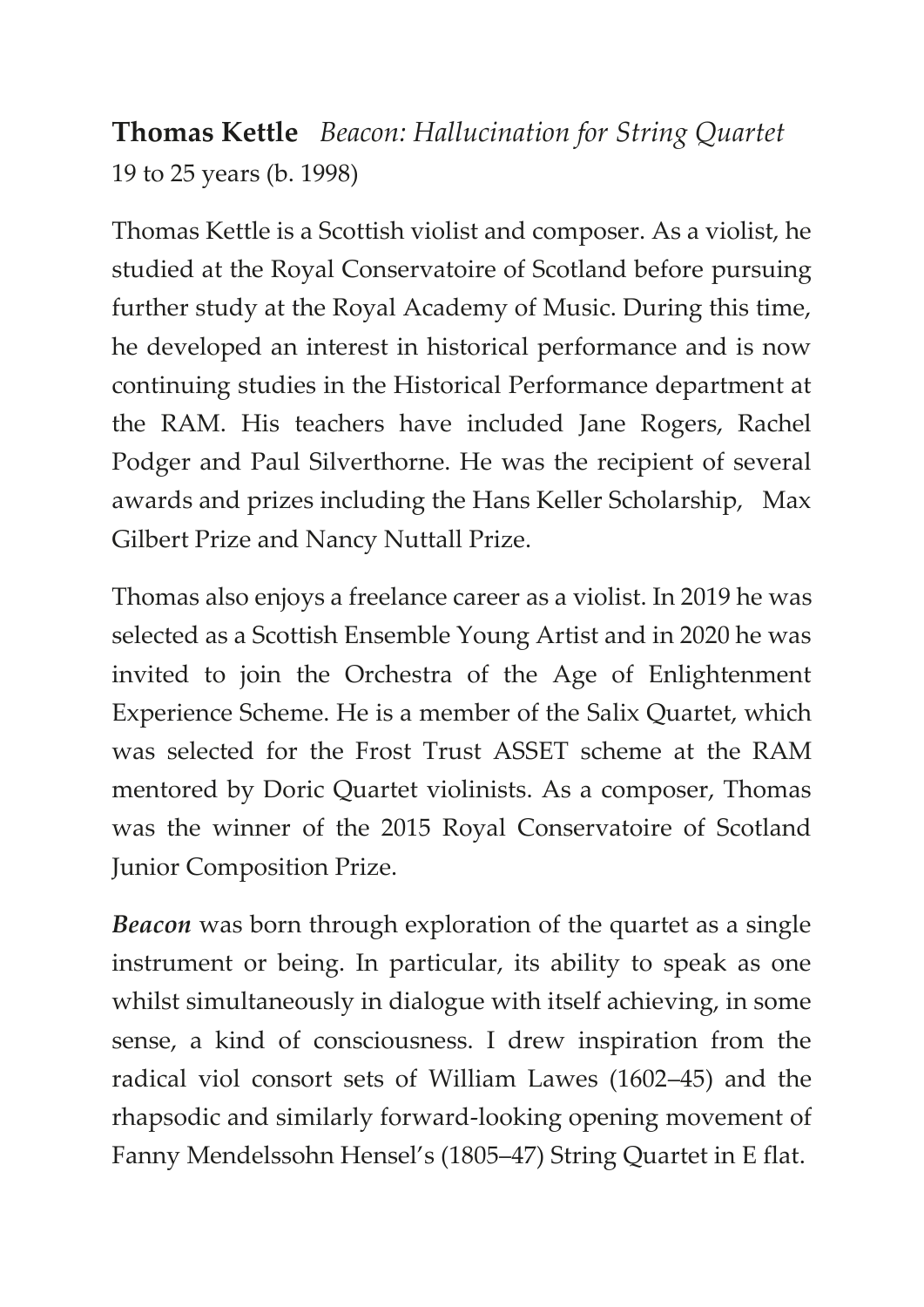#### **Jonathan Love** *Seascape*

18 and under (b. 2003)

Jonathan Love is a New Zealander, born in Taiwan, who has lived in Germany, France and now the UK. He is a recent graduate of the American School of Paris, where as a singer, pianist and French horn player he seized every opportunity to be involved in musical activities, from jazz and concert bands, and from choral ensembles to musical theatre productions, music theory and International Baccalaureate music courses. While at school he participated in International Honor Choirs in Beijing, Rome, Berlin, London and Frankfurt. Jonathan is now pursuing a master's degree in Computing and Music at the University of Aberdeen where he is actively involved as a member of the Chamber Choir and two a cappella groups, Aberpella and Caletoneia, of which he is also musical director.

*Seascape* is a piece for string quartet inspired by the painting of the same name by Claude Monet. The composition emulates the form of ocean waves, with great emphasis on rhythmic and dynamic freedom to instil a flowing, back-and-forth feeling, with an underlying restlessness that continues throughout the piece.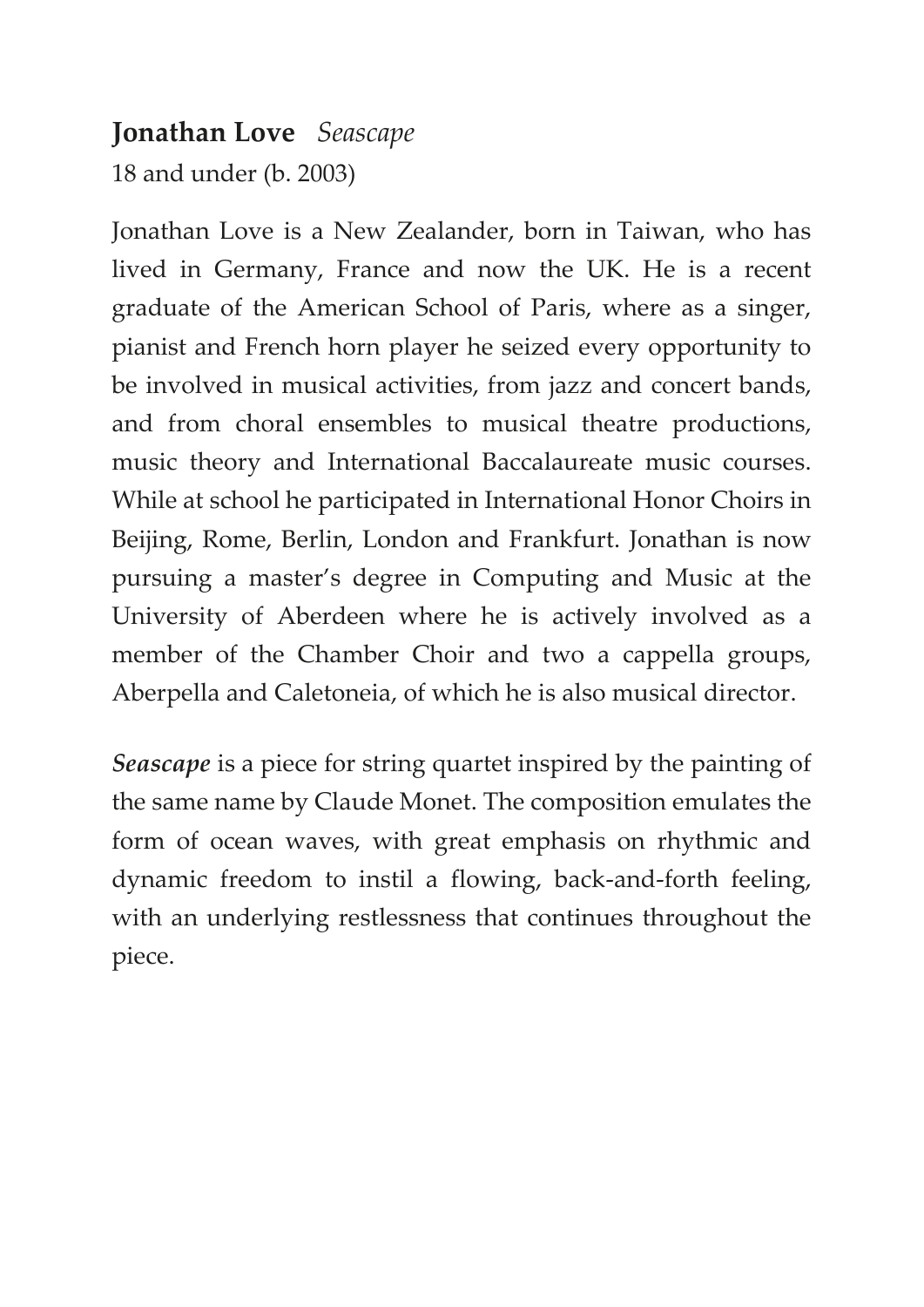# **Scott Manson** *Theme and Variations*

18 and under (b. 2004)

Scott Manson is a pianist, flautist and composer from Aberdeen. He began piano lessons at the age of seven, and has recently achieved a distinction in Grade 8 piano and flute. He has been a member the National Youth Orchestra of Scotland Junior and Senior Orchestras, Aberdeen Concert Band and Aberdeen City Youth Orchestra. His works have been performed by the Scottish Freelancers Ensemble, Red Note Ensemble, and soprano Sarah Leonard. He was a member of the Royal Scottish National Orchestra 2021–22 Notes from Scotland scheme for young composers, and has participated in composing workshops and courses through the charity Sound Scotland, where he has worked with composers from across the UK in a variety of styles. He is also taught composition by Jay Capperauld. Scott receives piano lessons at the North East of Scotland Music School, where he holds a full scholarship.

*Theme and Variations* is a work inspired by the classical perception of the string quartet. A set of variations often formed the central slow movement, and here I have tried to give a new and contemporary flavour to the form. The spacious theme presents three main ideas, which are then developed, individually and together, over the course of the four variations. The final variation is a short fugue, a structural element which is directly inspired by the classical period.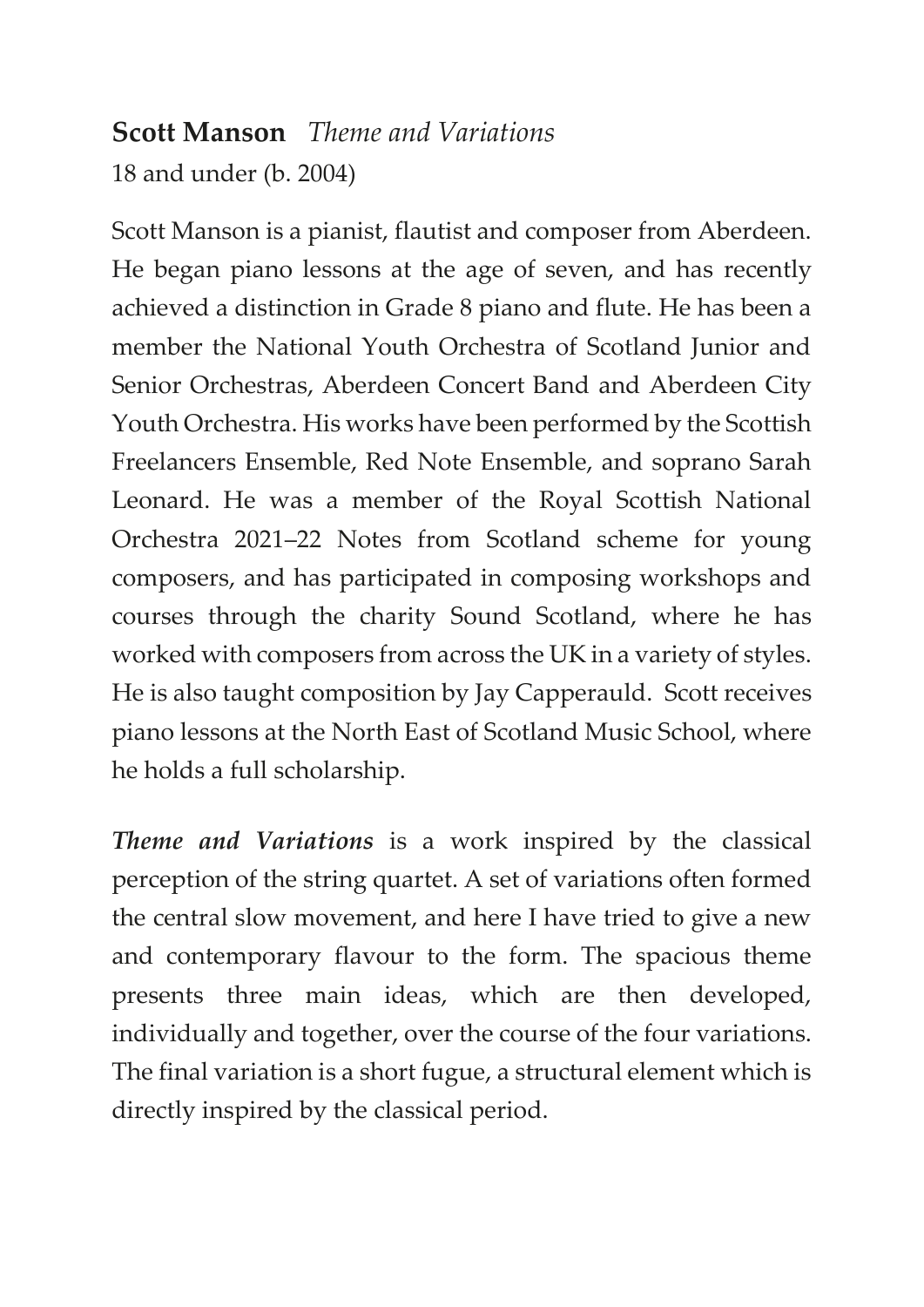#### **Adam Possener** *52°N 20.5°E*

19 to 25 years (b. 2001)

Adam Possener is a composer and violist from Oxford, where he is reading for a degree in Music, studying composition with Jennifer Walshe and Martyn Harry. In 2018 he was awarded a Royal Philharmonic Society Prize for Young Composers and commissioned to write for the RLPO's Ensemble 10:10. His music has been performed and workshopped by the CHROMA Ensemble, BBC Singers, Kreutzer Quartet, Hermes Experiment and Trio Farben.. He has had masterclasses with Nico Muhly, Anna Meredith, Paweł Mykietyn and Zygmunt Krauze. Adam also writes for American Jewish culture magazine *Hey Alma* on punk Jewish counterculture and cross-boundary Jewish music.

*52°N 20.5°E* are the coordinates for Radziejowice, a village in the Polish countryside where I wrote this piece. The constant *ppp* semiquavers shared between the instruments are meant to imitate the sounds of a sonar device which uses sound waves to detect objects. These semiquavers are played throughout the piece, but quietly enough that it doesn't dominate the texture. At one point towards the end, the semiquavers drop out and there is a bar of silence which allows you to feel their absence in a much stronger way than you felt their presence. As someone of Polish-Jewish heritage, I wanted to play with this idea of space, location and absence. There are melodic lines displaced between inner parts, microtonal sliding, harmonics, and col legno. These techniques can exploit the vulnerability of period instruments and expose the beauty that we can find in fragile constructions.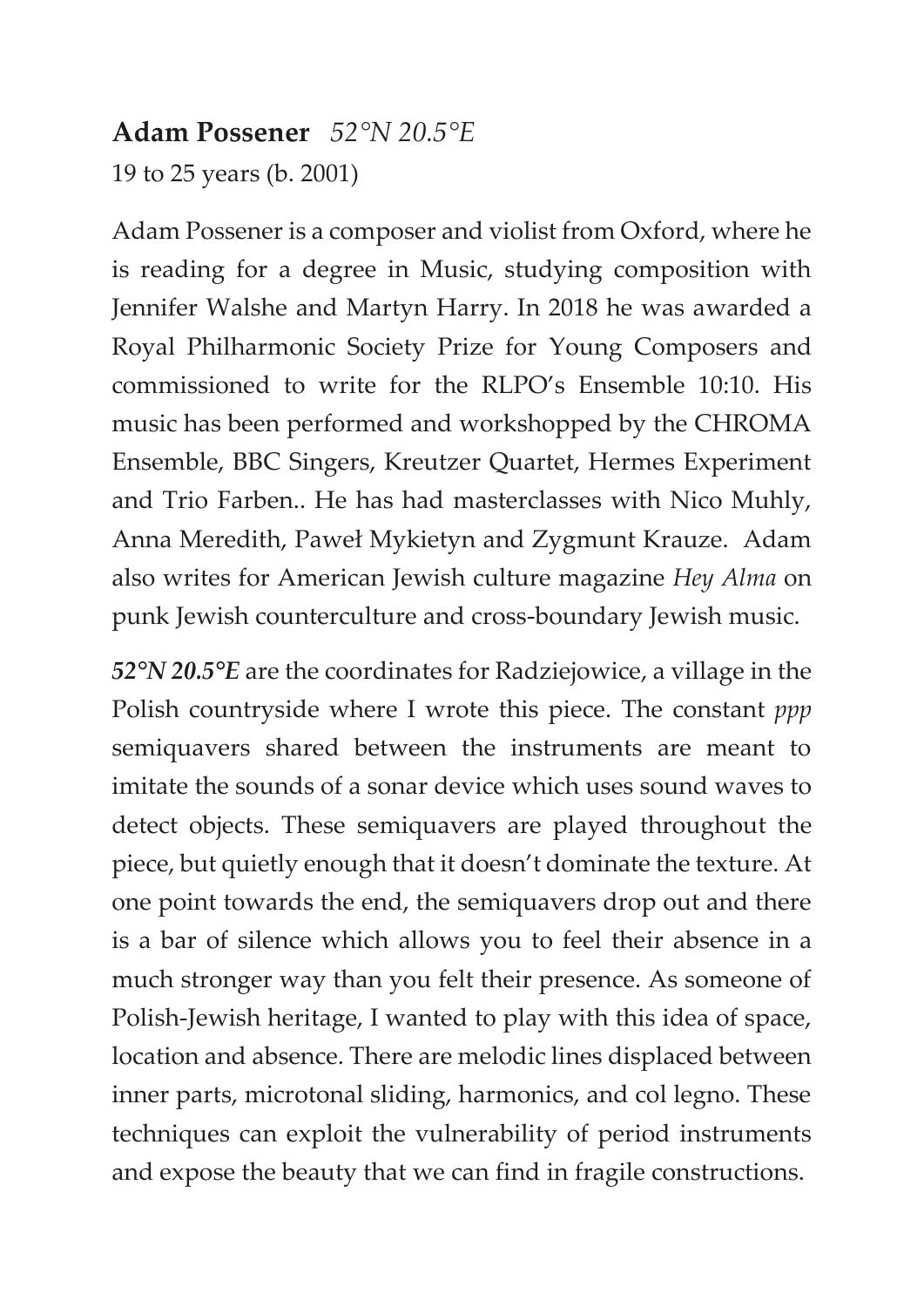#### **Dominic Wills** *Fantasia*

19 to 25 years (b. 1999)

Dominic Wills is in his fourth year of the Joint Course between the University of Manchester and the Royal Northern College of Music. He has studied composition under Ewan Campbell and Joseph Phibbs and is now taught by David Horne and Adam Gorb at the RNCM. In 2017, he won the NCEM Young Composers Award; his piece was performed by The Tallis Scholars and broadcast on BBC Radio 3. Also in 2017, he was commissioned by the Aldeburgh and King's Lynn festivals. In 2021, his song cycle 'To know them gone' was premiered at the Ludlow English Song Festival. His string trio 'Indris' was performed at the RMA Annual Conference at the Conway Hall as part of the Clements Prize for composition. Dominic's work often explores links between old and new music and how one affects our understanding of the other.

*Fantasia*, is written for a string quartet playing with gut strings tuned to A=430. It is modelled after Purcell's Fantasias for viol consort which make use of a tripartite structure containing strong contrasts between homophonic and contrapuntal textures. The piece contains several canons and out of each of these, new material is generated. At the centre of the piece is a stylistically unexpected, diatonic chorale, punctuated by a recitative-like response from the first violin. The final canon of the piece concerns itself with integrating this highly contrasted material into the texture and, in doing so, finds itself caught an eternal cycle which fades away to end the piece.